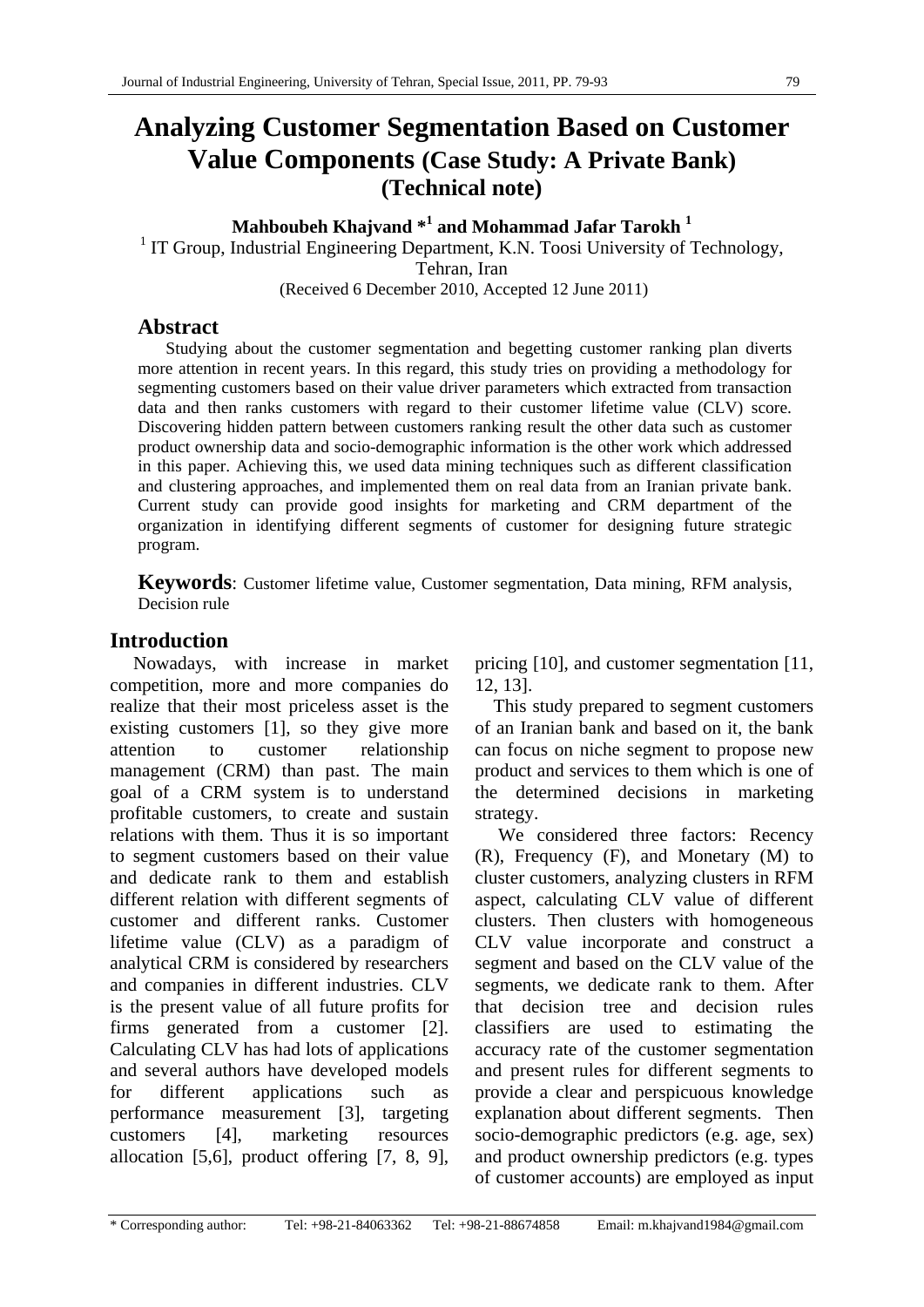variables to extract rule set for segments. These rules explain which customer with which characteristics lead to which segment with which value. Then evaluate which of the predictors have positive, negative, or neutral effect on customer CLV rank. Based on these extracted knowledge the bank could develop branch strategies like credit endowment or facility grant, marketing strategies, CRM strategies or even organization strategies for different segment of customer with different CLV rank.

 The rest of this study is organized as follows. Section 2 outlines the background and reviews related work on customer lifetime value, CLV divisions and classifications, RFM analysis, and data mining definitions and techniques in customer segmentation application. Section 3 describes the research methodology and case study. Finally, section 4 draws conclusions and summarizing the contributions of this work.

## **1. Theoretical background**

## **1.1. Customer lifetime value**

 Customer lifetime value (CLV) concept is going from customer relationship management (CRM) issue. Peppers believes that "the goal of CRM is to forge closer and deeper relationships with customers and to maximize the lifetime value of a customer to an organization" [14]. There has been an explosion of interest in the discipline and practice of CRM in the worlds of business and academic over the last decade especially in identifying and ranking of customers based on customer value drivers.

 Based on the approach of estimating CLV, there are different definitions for this term. One of the earliest definition said, CLV is expected profits from customers except cost of customer management [15]. Pfeifer et al. defined CLV as the present value of the future cash flows attributed to the customer relationship [16] and finally Sublaban and Aranha [6] described CLV as estimated monetary value that the client will bring to the firm during the entire lifespan of his/her commercial relationship with the company, discounted to today value. In literature review, there are some classifications for CLV models. One of these divisions was proposed by Jain and Singh in [17] and the other by Gupta et al. in [18]. Jain and Singh determined that many models have been proposed in CLV literature dealing with all kinds of issues related to CLV. The following selection of models provides summaries of some key models addressing some major research opportunities in CLV research and applications. Based on the threefold stream of research related to CLV, they divided them into three corresponding categories  $[17]$ :

- I. Models for calculation of CLV: This category includes models that are specifically formulated to calculate the CLV and/or extend this calculation to obtain optimal methods of resource allocation to optimize CLV.
- II. Models of customer base analysis: Such models take into account the past purchase behavior of the entire customer base in order to come up with probabilities of purchase in the next time period.
- III. Normative models of CLV: These models have been proposed and used mainly to understand the issues concerning CLV. Managers depend on many commonly held beliefs in making decisions regarding CLV.

Proposed paper works on normative model of Jain and Singh categories. The result of this research could be used by different department of the bank to make decision or plan strategy.

Gupta et al. described six modeling approaches in CLV issue [18]:

• RFM Models: Based on Recency, Frequency, and Monetary.

 Probability Models: Based on Pareto/NBD model and Markov chains.

• Econometric Models: Like probability model based on Pareto/NBD model and customer acquisition,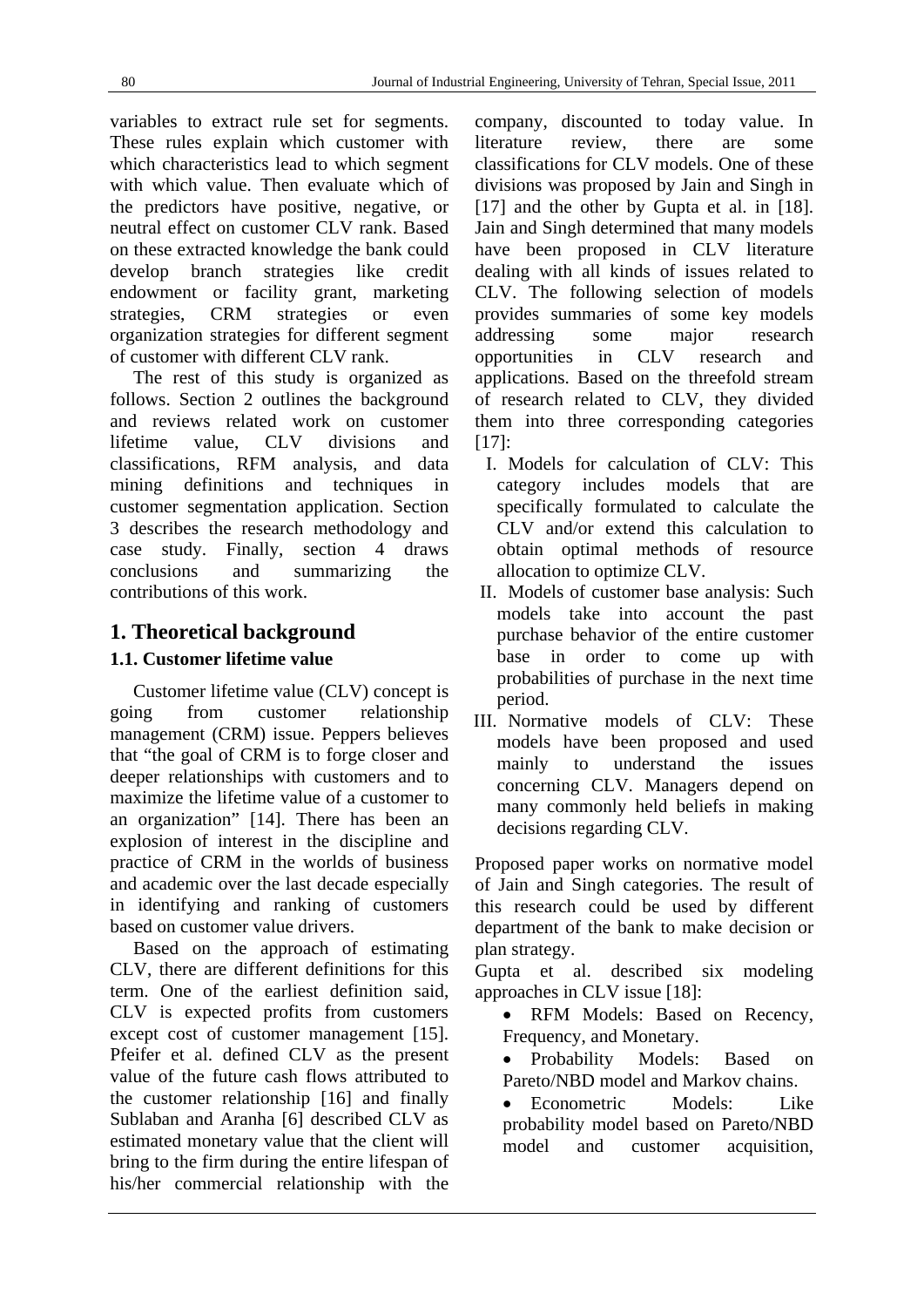customer retention, and customer margin and expansion.

 Persistence Models: Based on modeling the behavior of its components, that is, acquisition, retention, and crossselling.

• Computer Science Models: Based on theory (e.g., utility theory) and are easy to interpret. In contrast, the vast computer science literature in data mining, machine learning, and nonparametric statistics has generated.

 Diffusion/Growth Models: Based on customer equity (CE).

This study works on RFM model and uses computer science models' technique of Gupta's categories.

## **1.1.1. RFM analysis**

 One of the most powerful and simplest models to implement CRM may be the RFM model – Recency, Frequency, and Monetary value [19]. Bult and Wansbeek defined RFM as [20]: (1) R (Recency): the period since the last purchase; a lower value corresponds to a higher probability of the customer´s making a repeat purchase; (2) F (Frequency): number of purchases made within a certain period; higher frequency indicates greater loyalty; (3) M (Monetary): the money spent during a certain period; a higher value indicates that the company should focus more on that customer.

 In recent researches, some authors proposed WRFM - Weighted RFM - instead of RFM. Depend on the importance of these parameters in their case they dedicated weights to R, F, and M. For example, Stone in [21] suggested placing the highest weighting on the Frequency, followed by the Recency, with the lowest weighting on the Monetary measure, in Liu and Shih [7] study, Recency is the most important parameter and Monetary is the less important parameter, but in Chuang and Shen study, Monetary has the most value and Recency had the least value [22].

 To determine importance (weight) of RFM parameters, AHP method is exploited. The three main steps of this method are as follows ([]:

1. Perform pairwise comparisons with asking evaluators (decision makers or experts)

2. Assessing the consistency of pairwise judgments;

3. Employing eigen value computation to derive the weights of RFM variables.

 Some researches try to develop RFM model and add some parameters to these three parameters. For example, Cheng Yeh et al. derived an augmented RFM model, called RFMTC model (Recency, Frequency, Monetary value, Time since first purchase, and Churn probability), using Bernoulli sequence in probability theory [19]. In this study, RFM parameters are employed for customer segmentation.

## **1.2. Data mining concept and methods**

 Simply stated, data mining is the process of automatically discovering useful information in large data repositories. Imielinski and Virmani described data mining as a pattern query in large data bases [23]. Data mining should have been more appropriately named knowledge mining from data. Han and Kumber believe that it is a step in the knowledge discovery process [24]. Knowledge discovery as a process is depicted in an iterative sequence of the following steps: Data cleaning; Data integration; Data selection; Data transformation; Data mining; Pattern evaluation; Knowledge presentation. The relation between the steps is shown in figure 1.

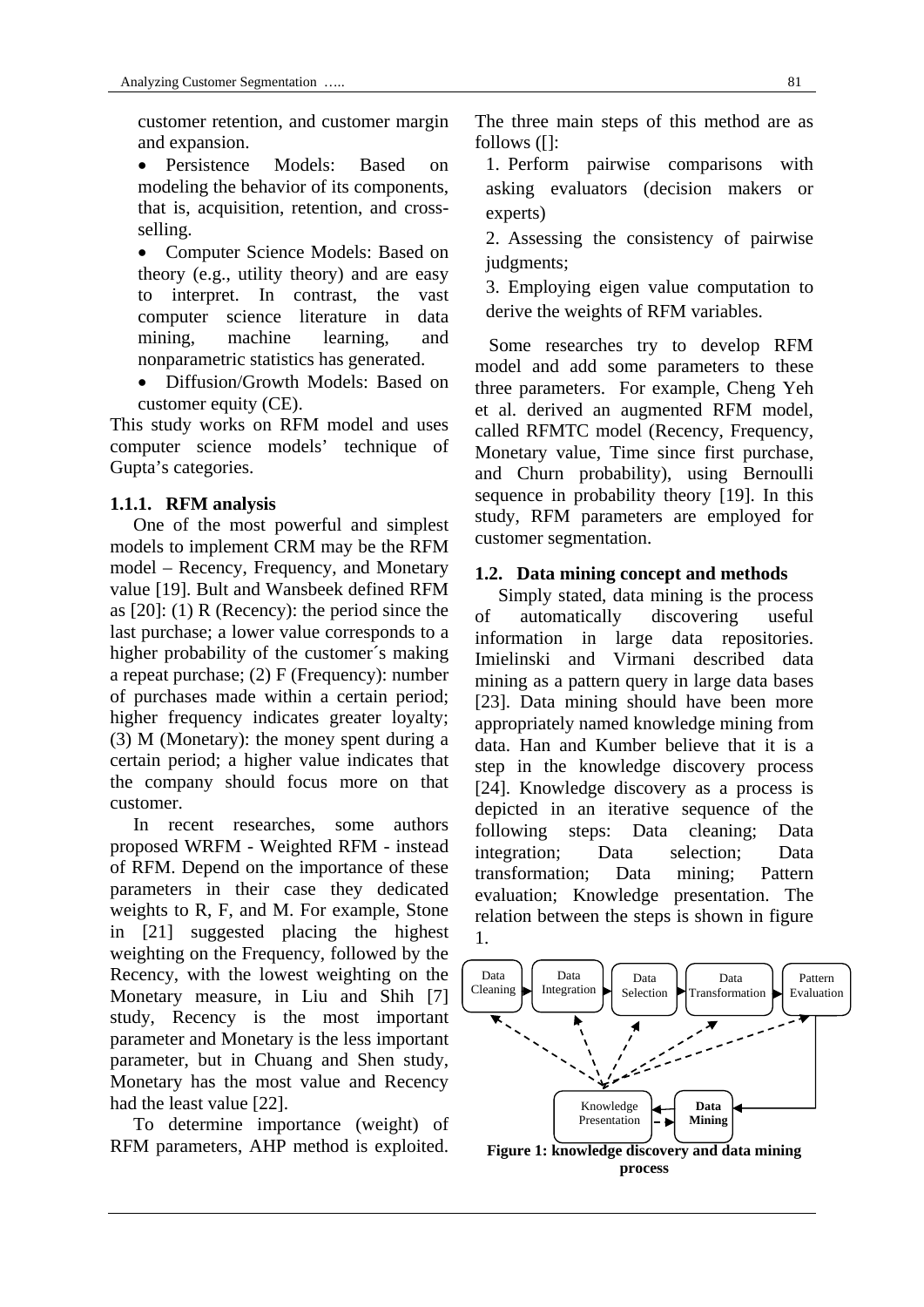

**Phase 1:** Business and data understanding

**Phase 2**: Data preparing and preprocessing

**Figure 2: Structure of Research methodology** 

Data mining methods are two categories: descriptive and predictive. Descriptive method such as classification and predictive method such as clustering are used in current issue. Ngai et al. compare classification and clustering models as follow [25]: Classification aims at building a model to predict future customer behaviors through classifying database records into a number of predefined classes based on certain criteria, whereas clustering is the task of segmenting a heterogeneous population into a number of more homogenous clusters. It is different to classification in that clusters are unknown at the time the algorithm starts. In other words, there are no predefined clusters. Common

tools used for classification are neural networks, decision trees and if then-else rules [12] and common tools for clustering include neural networks and discrimination analysis [26].

 In CLV context, both of these models used in academic research, Baesens et al. used classification Bayesian network classifier in [27] and Drew et al. employed clustering neural network [28]. In this study, K-means algorithm as a clustering method and several decision tree algorithms as classification methods are used.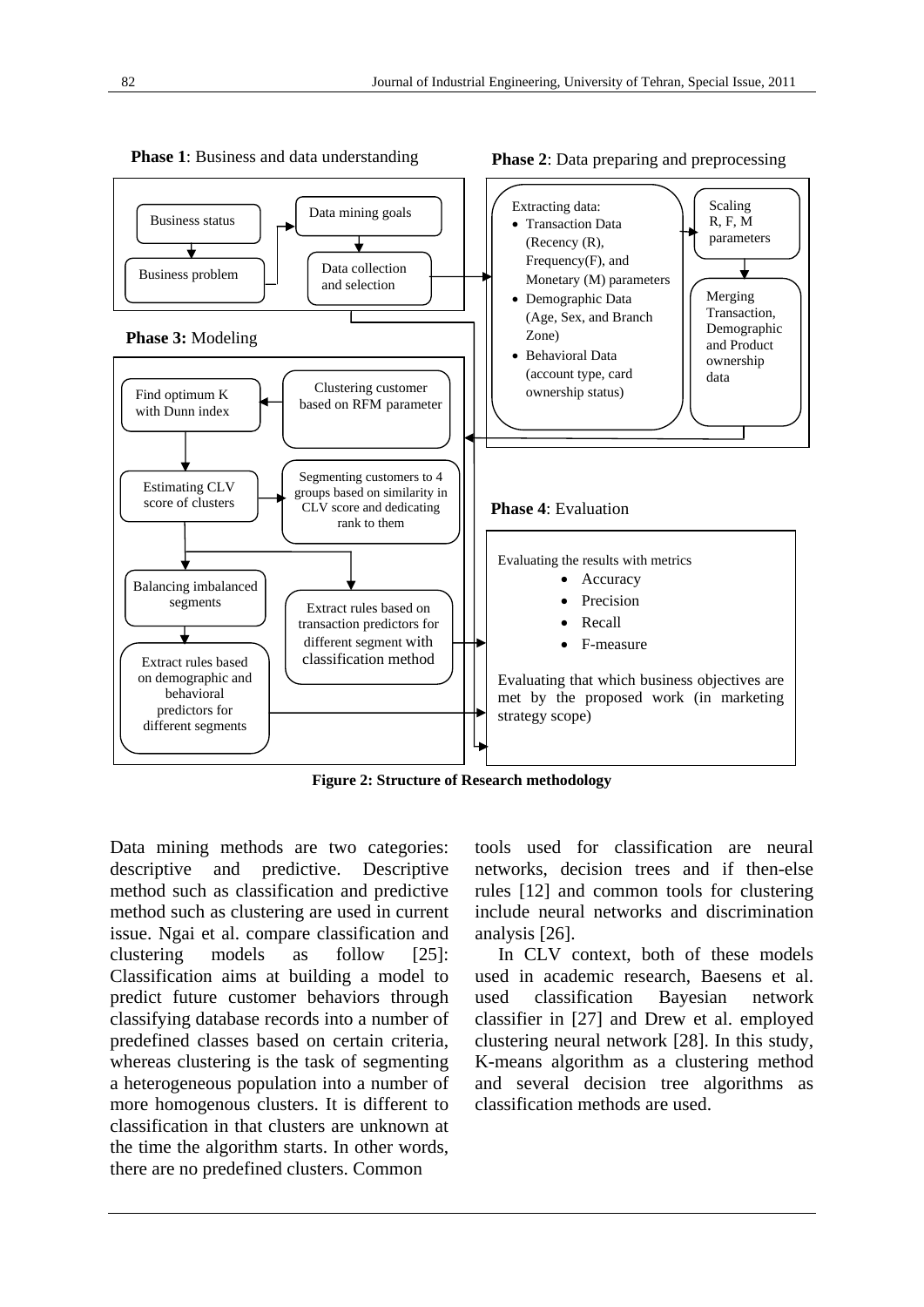## **2. Methodology**

## **2.1. Crisp methodology**

 There are different methodologies for implementing data mining projects but one of the powerful methods is CRISP (CRoss-Industry Standard Process for Data Mining) methodology [29]. As a process model, CRISP provides an overview of the data mining life cycle. CRISP uses six phases to describe the process from gathering business requirements to deploying the results [29]:

- Business Understanding: This phase typically involves gathering requirements and meeting with expert personnel to determine goals rather than working with data.
- Data understanding: The data understanding phase of CRISP involves taking a closer look at the data available for mining. This phase includes collecting initial data, describing data, exploring data, and verifying data quality.
- Data preparation: Data preparation is one of the most important and often timeconsuming aspects of data mining projects and includes selecting data, cleaning data, constructing new data, and integrating data.
- -Modeling: The data which was spent time preparing are ready to bring into data mining algorithms, and the results begin to shed some light on the business problem posed. Selecting modeling techniques, generating a test design, building the models, and assessing the model construct this phase.
- Evaluation: In this phase, evaluating the results, review process, and determining the next steps are done.
- Deployment: Deployment is the process of using the new insights to make improvements within the organization.

## **2.2. Research methodology**

 The CRISP methodology is flexible and can be customized easily. With regards to this methodology, a research methodology was proposed to ranking customers based on segmenting customer with customer value

driver parameters. Figure 2 illustrate research methodology of this study.

### **Phase 1:** Business and data understanding.

The case study concerns a private bank in Iran. It was established by a consortium of industrial, construction and investment companies, with the aim of providing flexible financial services to the burgeoning Iranian private sector. It has since grown to offer a full range of retail and commercial banking solutions, serving individual customers, small to medium sized businesses and large corporations and public institutions, both online and through our extensive national network of branches. Data mining department is a new department in this financial institute. This department tries to construct data warehouse from its huge data bases to replace analyzing on data based on OLTP (OnLine Transaction Process) system with OLAP (OnLine Analytical Process).

 The most important goal of this organization is presentation of best services to customers. But the problem is that there is no taxonomy of customers based on their value in the bank. The main objective of current study is analysis on the customers' data to discover similar pattern between different segments of customer based on their equity and then assigning each segment of customer a rank based on their value, then extracting rule set for different segment lead to identifying high-value customers. The results of the study can then be used by the business to establish marketing and CRM strategy for different group of customers.

 For this purpose, two years data of transactions, approximately five millions records for 50,000 customers, have been collected with simple stochastic sampling method. The data can be categorized roughly into three types, socio-demographic information, transaction information, and product ownership information. Table 1 explains some information about data.

**Phase 2:** Data preparing and preprocessing.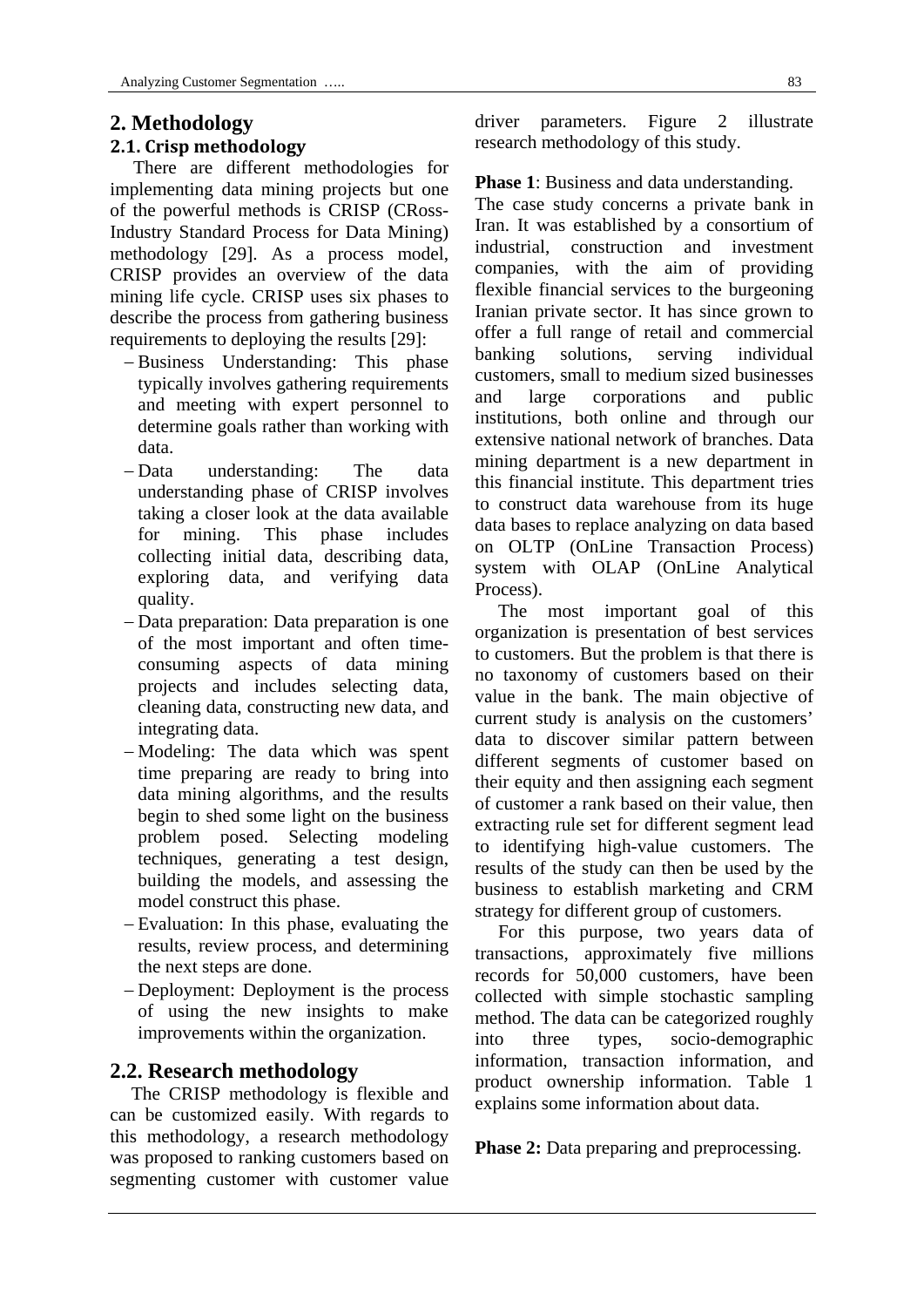Extracting data, scaling R, F, M parameters, merging transaction, demographic, and product ownership data are sub phase of data preparing and preprocessing phase.

 There are transaction data in detail which include type of transaction, date of transaction, monetary value of transaction (positive or negative), and type of deposit. For extracting R, F, and M parameters of each customer we aggregate records based on customer ID. In each aggregated record, there is a unique customer with her/his number of monetary transaction as F parameter, latest transaction date as R parameter and total amount of money in all of her/his deposit account at the end of the certain period (2 years) as M parameter. Then we scale each of these three parameters in five scales, very low, low, medium, high, and very high scale. For the scaling R parameter, first sort the data based on R attribute by ascendant order then partition the customers transaction dataset into 5 partitions. Customers in the first partition have lowest value of Recency and their Recency value named very low, second partition named low, third partition has medium scale, fourth is high scale and finally fifth partition named very high. For the scaling F and M parameters the same procedure must be done.

 In the socio-demographic data, there is a field that called Branch zone, this attribute is derived from branch code. Tehran is divided into 22 zones (1 to 22) and has 95 branches, in the other hand, 111 branches are distributed to the other cities. These cities are divided into 6 zones (23 to 28) based on defined supervision zone in the bank.

In last step of this phase, we integrate data with merging socio-demographic, product ownership data and the result table of RFM aggregation. At the earliest, we have 50000 customers' data, but in the end of this phase we have a new aggregated data that include information (socio-demographic, product ownership, and aggregated transaction information) about 34000 customers.

| Data and          | Selected           | Description                                  |  |  |
|-------------------|--------------------|----------------------------------------------|--|--|
| information       | fields             |                                              |  |  |
|                   | Age                | Is a range of 2 to 88                        |  |  |
|                   | <b>Sex</b>         | 0 for men and 1 for                          |  |  |
| Socio-            |                    | women                                        |  |  |
| demographic       | <b>Branch</b> zone | 28<br>There are<br>zones                     |  |  |
| information       |                    | that 22 of them are in                       |  |  |
|                   |                    | Tehran. It is derived<br>from Branch code of |  |  |
|                   |                    | each customer.                               |  |  |
|                   | Recency            | transaction<br>Latest                        |  |  |
|                   |                    | date during 2 years                          |  |  |
|                   | Frequency          | Number of monetary                           |  |  |
|                   |                    | transaction<br>made                          |  |  |
| Transaction       |                    | within 2 years                               |  |  |
| data              | Monetary           | Total<br>of<br>amount<br>money in all of the |  |  |
|                   |                    | customer's<br>deposits                       |  |  |
|                   |                    | the end of the<br>in                         |  |  |
|                   |                    | period                                       |  |  |
|                   | Total              | Total<br>numbers<br>of                       |  |  |
|                   | product            | product                                      |  |  |
|                   | ownership          |                                              |  |  |
|                   | Current            | for ownership 0<br>$\mathbf{1}$              |  |  |
|                   | account            | for non ownership                            |  |  |
|                   | Saving             | for ownership 0<br>1                         |  |  |
|                   | account            | for non ownership                            |  |  |
|                   | Short term         | 1 for ownership 0                            |  |  |
| Product           | time               | for non ownership                            |  |  |
| ownership<br>data | deposit            |                                              |  |  |
|                   | accounts           |                                              |  |  |
|                   | Long term          | 1 for ownership 0                            |  |  |
|                   | time               | for non ownership                            |  |  |
|                   | deposit            |                                              |  |  |
|                   | accounts           |                                              |  |  |
|                   | Debit card         | $\mathbf{1}$<br>for<br>card                  |  |  |
|                   | ownership          | ownership<br>$\mathbf{0}$<br>for             |  |  |
|                   |                    | non card ownership                           |  |  |
|                   |                    |                                              |  |  |

**Table 1: Data category and description** 

| <b>Scaling</b> | <b>Scaling name</b> | Recency               | <b>Frequency</b> | <b>Monetary</b>        |
|----------------|---------------------|-----------------------|------------------|------------------------|
| 5 score        | Very high (VH)      | 2010/1/6-2010/1/10    | [126, 16968]     | 26,913,379 -           |
|                |                     |                       |                  | 35,424,208,146         |
| 4 score        | High(H)             | 2009/12/23-2010/1/6   | [56, 126)        | 2,027,705 - 26,913,379 |
| 3 score        | Medium $(M)$        | 2009/11/24-2009/12/23 | [27,56]          | 253, 333 - 2, 027, 705 |
| 2 score        | Low (L)             | 2009/4/1 - 2009/11/24 | [8,27)           | 18.213 - 253.333       |
| 1 score        | Very low (VL)       | 2008/1/9-2009/4/1     | (1,8)            | $0 - 18.213$           |

**Table 2: Scaling RFM parameters**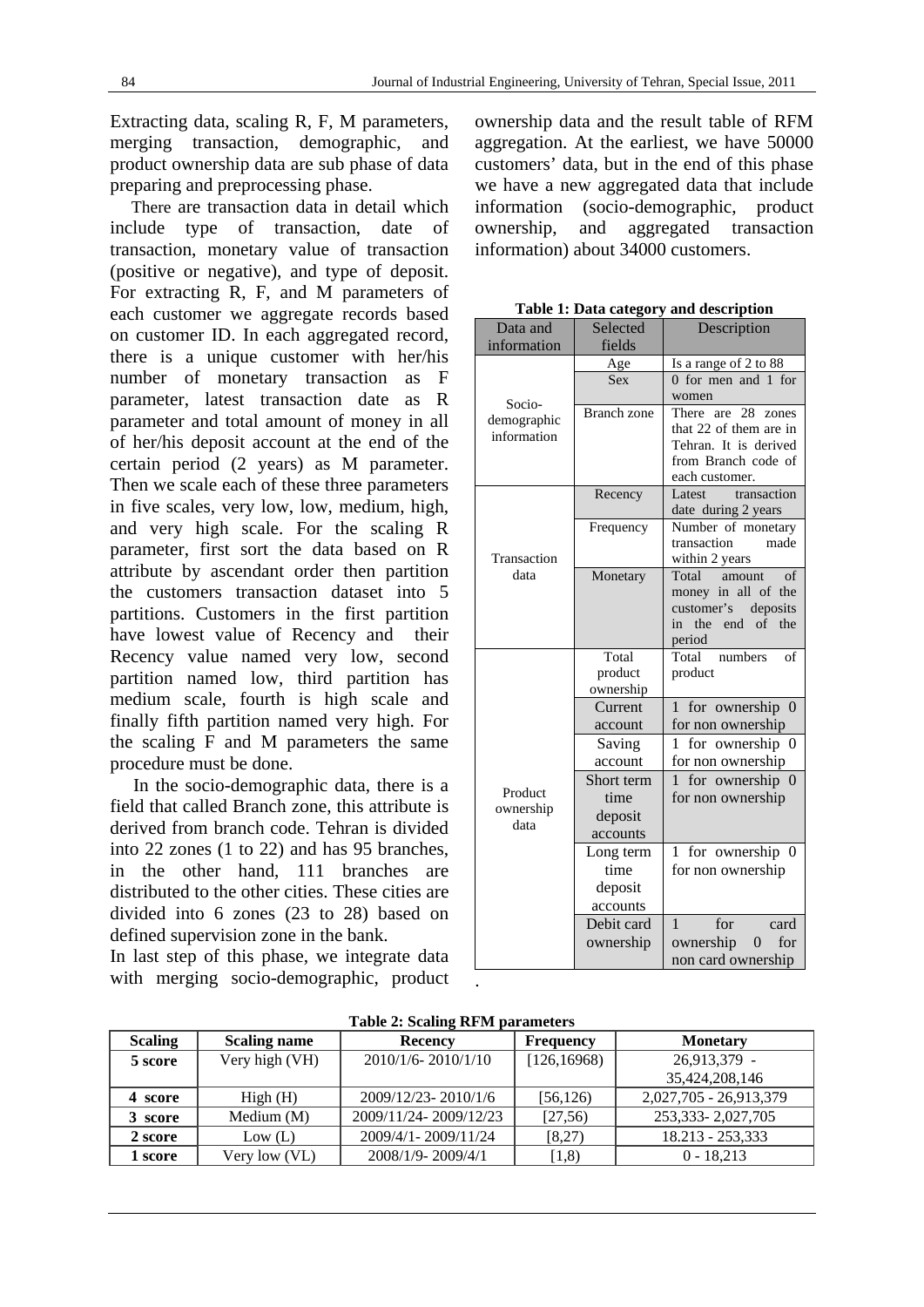#### **Phase 3 and 4**: Modeling and evaluation

 As it is mentioned in first phase, the goal of using data mining tools in this study is ranking customers based on segmenting customers. In literature, customer segmentation is done in two ways: customer need-based and customer value-based segmentation [7, 8, 12, and 30]. In particular, customer needs-based segmentation must ultimately drive CRM programs even though a customer profitability segmentation analysis can serve as a good starting point for efficient program development [31].

 For clustering customers, there are different algorithms which can be used. A variety of factors need to be considered when deciding which type of clustering technique to use [32]. One of the most common iterative algorithms is the K-means algorithm [33] which can be used for a wide variety of data types. It is also quite efficient, even though multiple runs are often performed. K-means has trouble clustering data that contains outliers. Outlier detection and removal can help significantly in such situations. Finally, K-means is restricted to data for which there is a notion of a center (centroid) [32]. At first step of modeling phase, we cluster customers based on customer value drivers (recency, frequency and monetary), with K-means algorithm. There are some indices for finding the optimum K (the number of clusters) that reviewed in [34]. We used Dunn index in this study [35]. The main goal of this measure is to maximize intercluster distances (distance between different clusters), whilst minimizing intracluster distances (distance between members of a cluster) [34]. For any partition  $C = \{C_1, C_2, ..., C_k\}$ , where Gr. represents the  $i^{th}$  cluster of such partition, the Dunn indices, D, is defined as in equation (1):

$$
D(C) = \frac{\min_{i,j=1,...,R_i} \delta(C_i, C_j)}{\max_{i=1,...,R} \Delta(C_i)}
$$
(1)

Where  $\sigma(c_i, c_i)$  defines the distance between clusters  $c_i$  ,  $c_i$  (intercluster distance), and  $\Delta(c_i)$  represents the intracluster distance of cluster  $c_i$  or the size of the cluster  $c_i$ , and *k* is the total number of clusters. In this study:

$$
\delta(C_i, C_j) = d(\overline{C_i}, \overline{C_j})
$$
\n(2)

$$
\Delta(C_{t}) = \max_{x \in C_{t}} \{d(x, \overline{C_{t}})\}\tag{3}
$$

where  $\overline{C}_i$  and  $\overline{C}_j$  are the centroid of cluster  $C_i$  and  $C_j$ . Thus large Value of *D* corresponds to good clusters. Therefore, the number of cluster that maximizes *D* is taken as the optimal number of clusters, c. In this study optimum number of clusters (K) is 9 which calculated by Dunn index (Figure 3).

**Figure 3: Optimum K with Dunn index** 



 Second, based on centroid point of each cluster and information of table 2, R, F, and M score are dedicated to each cluster, as it is shown in table 3.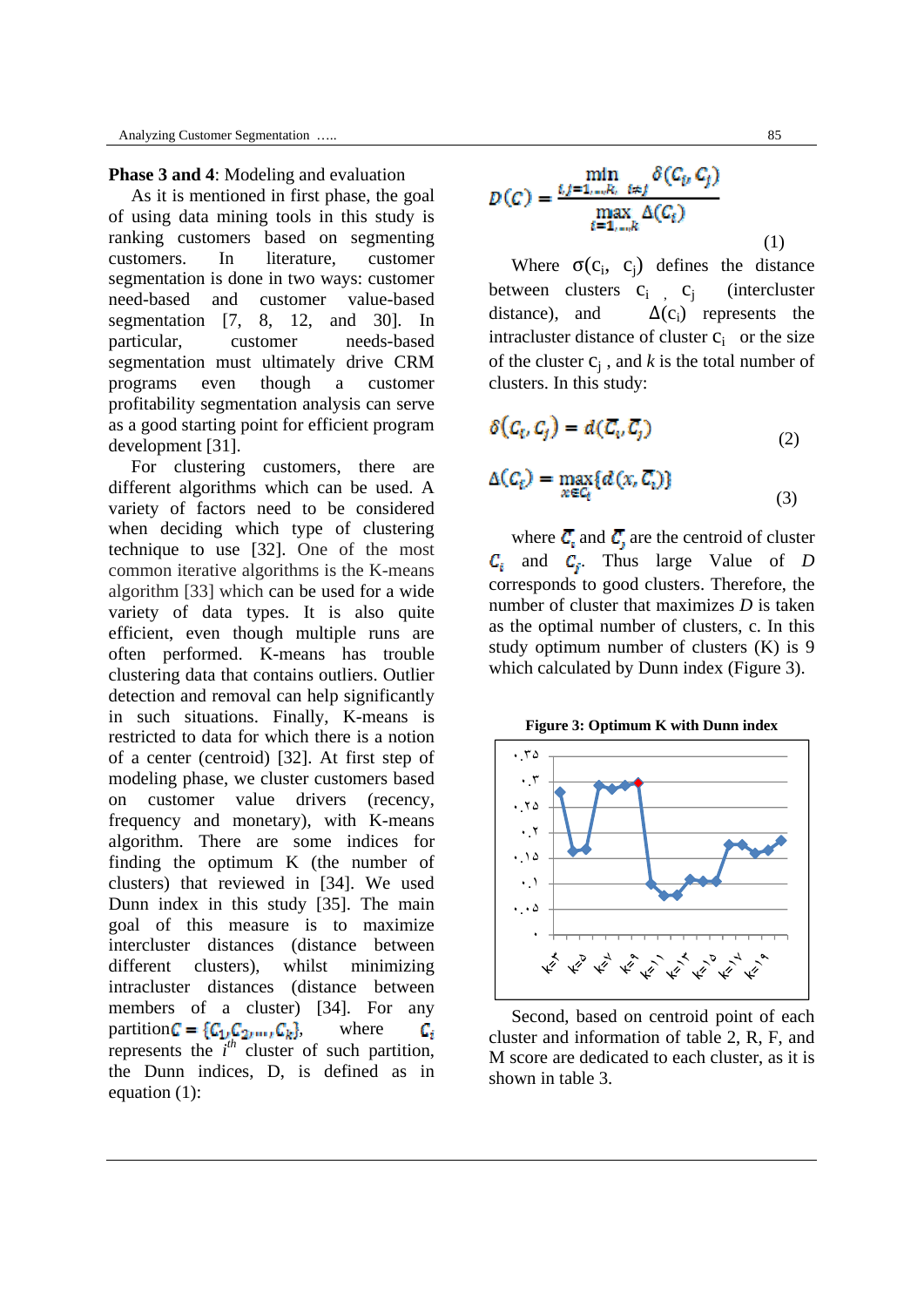| cluster        | No. of<br>customer | $\mathbf R$ | F     | M              | <b>RFM</b> Analysis              |
|----------------|--------------------|-------------|-------|----------------|----------------------------------|
| c1             | 2965               | 2009/07/09  | 36    | 1,950,457      | $L - M - M$                      |
| c2             | 5                  | 2010/01/03  | 13689 | 934,639,633    | $H - VH - VH$                    |
| c <sub>3</sub> | 2758               | 2008/06/02  | 5     | 649,263        | $VL - VL - M$                    |
| c4             | 391                | 2010/01/08  | 1873  | 472,360,068    | <b>VH - VH - VH</b>              |
| c <sub>5</sub> | $\overline{4}$     | 2010/01/08  | 1443  | 31,854,247,414 | <b>VH - VH - VH</b>              |
| c6             | 3595               | 2008/10/17  | 15    | 641,384        | $VL - L - M$                     |
| c7             | 20924              | 2009/12/29  | 120   | 98,573,791     | <b>H</b> - <b>VH</b> - <b>VH</b> |
| c8             | 2663               | 2009/10/10  | 57    | 6,525,315      | $L - H - H$                      |
| c <sub>9</sub> | 2531               | 2009/03/06  | 23    | 1.887.606      | $VL - L - M$                     |

### **Table 3: Clustering customers with RFM parameters**

#### **Table 4: RFM Score of clusters**

| cluster        | % of customer | R Score | F score                     | M Score | <b>RFM Score</b> |
|----------------|---------------|---------|-----------------------------|---------|------------------|
| c1             | 8.57          | ◠       | 3                           | 3       | 8                |
| c2             | 0.01          |         |                             |         | 14               |
| c3             | 7.97          |         |                             | 3       |                  |
| c <sub>4</sub> | 1.13          |         |                             |         | 15               |
| c5             | 0.01          |         |                             |         | 15               |
| c6             | 6.81          |         | $\mathcal{D}_{\mathcal{A}}$ | 3       | 6                |
| c7             | 60.48         |         |                             |         | 14               |
| c8             | 7.70          |         |                             |         | 10               |
| c <sub>9</sub> | 7.32          |         | ◠                           |         |                  |

#### **Table 5: Weights of RFM parameters**

| Parameter |       |       |       |
|-----------|-------|-------|-------|
| Weight    | 0.087 | 0.345 | 0.653 |

#### **Table 6: Calculating CLV with approach 2**

| Cluster        | Normal R | Normal F    | Normal M    | <b>CLV</b> | Segmentation<br>Ranking |
|----------------|----------|-------------|-------------|------------|-------------------------|
| c1             | 0.75     | 0.002080509 | 5.506E-05   | 0.066      | 3                       |
| c2             | 0.99     | 0.8067425   | 0.026384207 | 0.382      |                         |
| c3             | 0.20     | 0.000235752 | 1.83282E-05 | 0.017      | 4                       |
| c <sub>4</sub> | 1.00     | 0.110355396 | 0.013334386 | 0.134      |                         |
| c <sub>5</sub> | 1.00     | 0.084988507 | 0.899222568 | 0.703      |                         |
| c6             | 0.39     | 0.000801556 | 1.81058E-05 | 0.034      | 4                       |
| c7             | 0.98     | 0.00703719  | 0.002782667 | 0.090      | $\overline{c}$          |
| c8             | 0.88     | 0.003300525 | 0.000184205 | 0.077      | 3                       |
| c <sub>9</sub> | 0.58     | 0.001273059 | 5.32858E-05 | 0.051      | 4                       |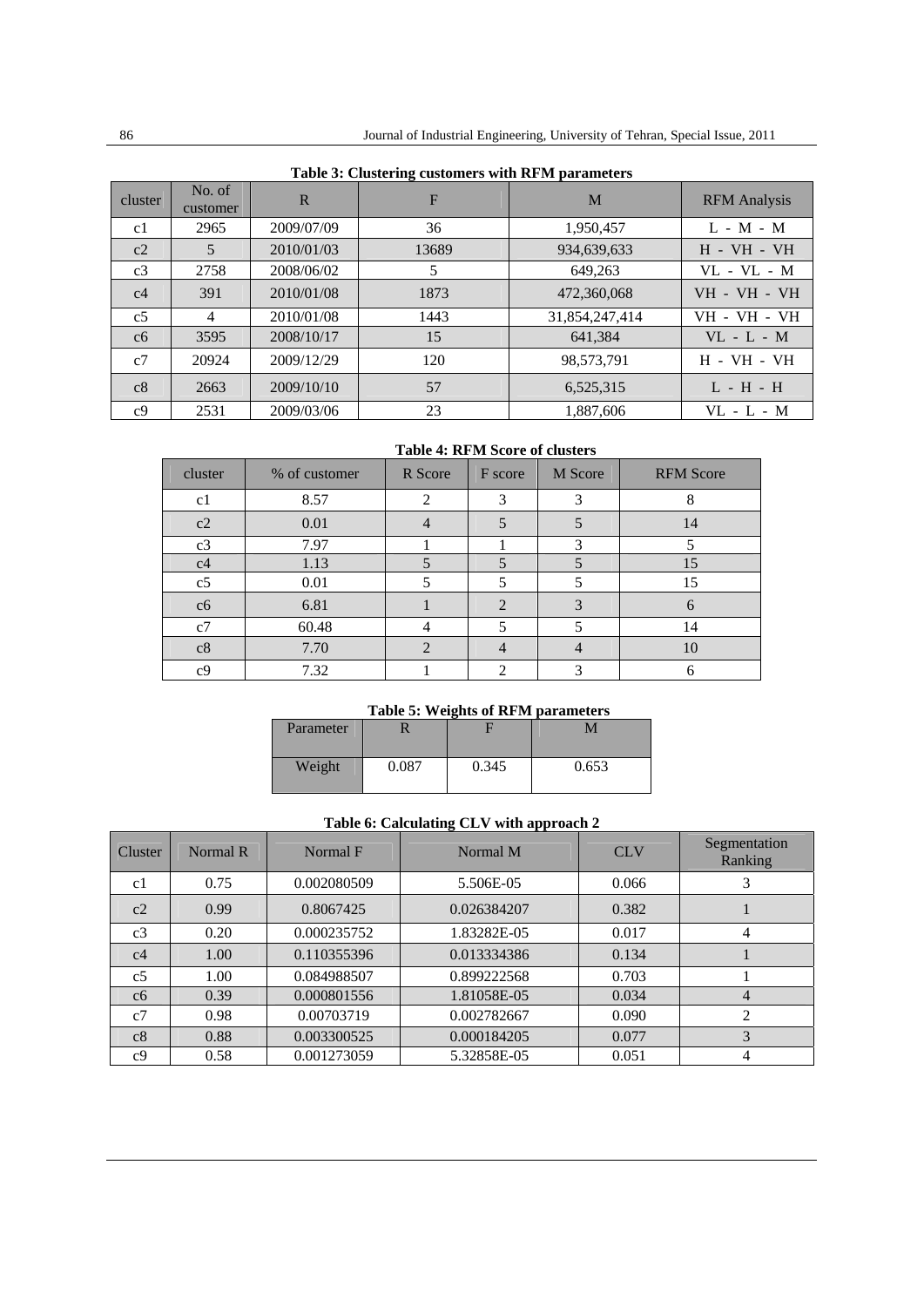RFM score of each cluster can be calculated with equation (4), as follow:

RFM Score<sub>ci</sub> = R Score<sub>ci</sub> + F Score<sub>ci</sub> + M Score<sub>ci</sub> (4)

Where  $\overline{R}$  Score<sub>ct</sub> refers to recency score of cluster ci, **F** Score<sub>ct</sub> is frequency score of cluster ci, and  $\overline{M}$  Score<sub>cti</sub> is monetary score of cluster ci (table 4).

 Cluster 2 and 7 with 20929 members which include 60 percents of all customers have 14 RFM score, other hand, C4 and C5 altogether have 395 members which include just one percent of all customers have 15 RFM score, as it is shown in figure 4.



**Figure 4: Diagram of customers' RFM score** 

After that, we calculate CLV score of each cluster based on weighted RFM analysis as follow in equation (5):

 $CLV_{ot} = NR_{ot} \times WR_{ot} + NF_{ot} \times WF_{ot} +$  $NM_{ot} \times W M_{ot}$ (5)

where  $NR_{\text{ot}$ refers to normal recency of cluster  $ci$ ,  $WR_{\text{otis}}$  the weight of recency,  $NF_{\text{otis}}$  normalized frequency,  $WF_{\text{otis}}$  is the weight of frequency,  $\overline{NM_{el}}$  is normalized monetary, and  $WW_{\text{ot}}$  is the weight of monetary. In this study, min-max normalization method is used for normalizing data. Min-max normalization performs a linear transformation on the

original data [32]. Suppose that minA and maxA are the minimum and maximum values of an attribute, A. Then min-max normalization maps a value, v, of A to  $v'$  in the range of  $[$  **new** mtn<sub>A</sub>, new max<sub>A</sub> by computing:

 $v' = \frac{v - m l n_A}{m \alpha \kappa_A - m l n_A} (newmax_A - newmin_A) +$ newmin4 (6)

In current study the new range is [0, 1]. According to the assessments obtained by the AHP method with regard to expert's insight of the bank, the relative weights of the RFM variables are mentioned in table 5.

 In table 6 the normal R, F and M values for each cluster's centroid and CLV of them is shown.



#### **Figure5: Distribution of customers in segments**

 In general we have four segments of customers (as it is shown in last column of table 6). For analyzing customers' transaction behavior based on their value driver parameters, classifier algorithm can be used to extract rules. In fact, we extract rules for explanation of clear knowledge about different segments of customers with different ranks. In current study, several classifiers are used and PART (Projective Adaptive Resonance Theory) algorithm is chosen for extracting rules [36] because of its best metrics results (see table 8). PART uses separate-and-conquer and builds a partial C4.5 decision tree in each iteration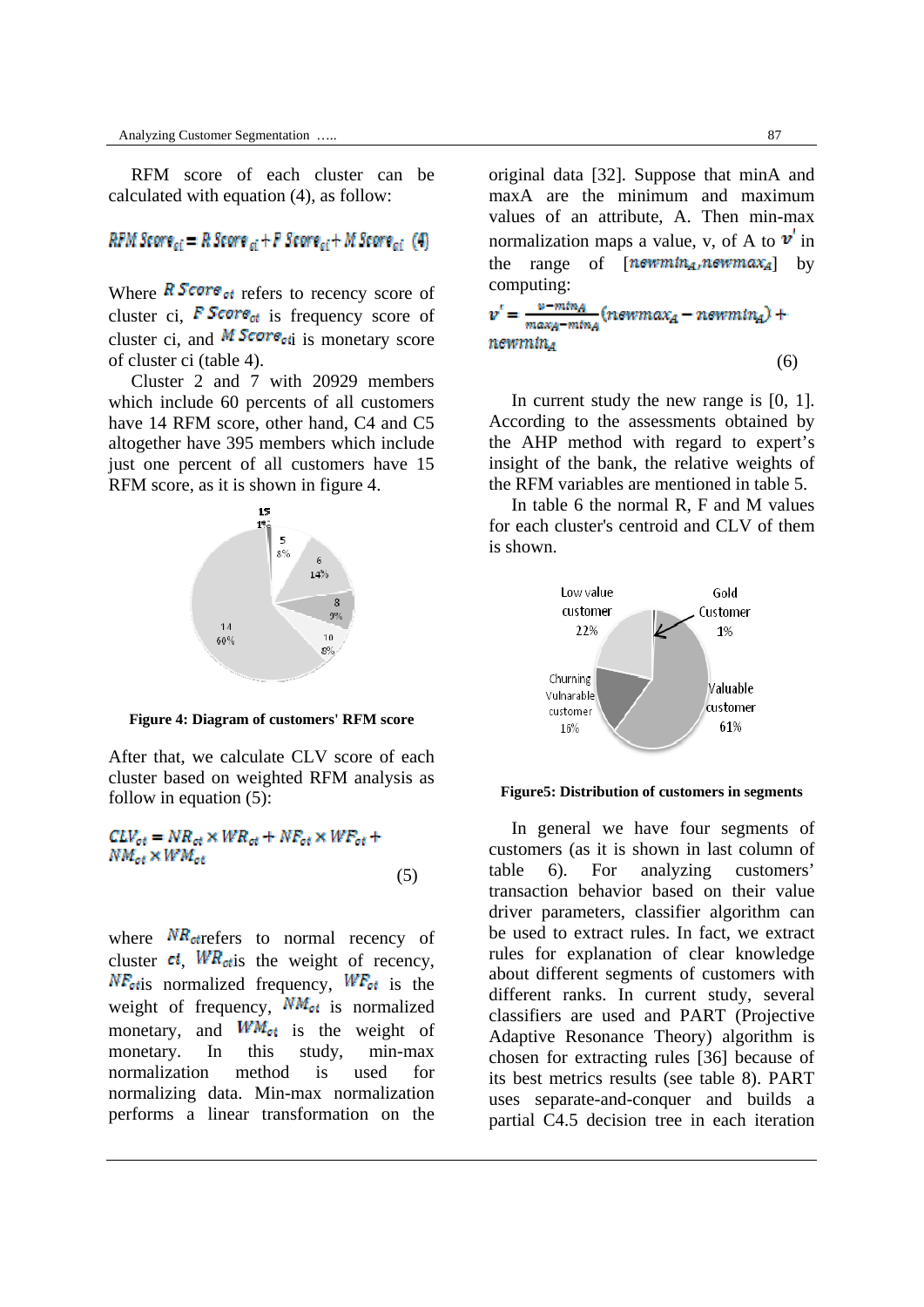and makes the best leaf into a rule. The comparison among decision tree classifiers and rule set classifiers is shown in table 8 and the rule set of PART decision rule technique is presented in list 1.

 Metrics are used to guide the data mining algorithms and to evaluate the results of data mining. Recall and precision are two widely used metrics employed in applications where successful detection of one of the classes is considered more significant than detection of the other classes [32]. Precision and recall can be summarized into another metric known as the F-measure:<br> $\frac{TP + TN}{+TN}$ 

Accuracy (7)  $TP + FP + TN + FN$  $p = \frac{TP}{TP + FP}$ Precision(8)  $r = \frac{TP}{TP + FN}$ Recall (9)  $F = \frac{2 \times Recall \times Precision}{100}$ F – measure(10)

Where is:

- TP corresponds to the number of positive examples correctly predicted by the classification model
- FN corresponds to the number of positive examples wrongly predicted as negative by the classification model
- FP corresponds to the number of negative examples wrongly predicted as positive number of negative examples wrongly predicted as positive by the classification model
- TN corresponds to the number of negative examples correctly predicted by the classification model

| <b>Table 8: Comparison among classifiers</b> |  |  |
|----------------------------------------------|--|--|
|----------------------------------------------|--|--|

|                   | Classifier        | Accuracy<br>(% ) | Weighted<br>Average<br>precision | Weighted<br>Average<br>Recall | Weighted<br>Average<br>$F-$<br>measure |
|-------------------|-------------------|------------------|----------------------------------|-------------------------------|----------------------------------------|
| Decision          | <b>CHAID</b>      | 95.11            | 0.948                            | 0.953                         | 0.950                                  |
| Tree              | Decision<br>Stump | 82.56            | 0.721                            | 0.826                         | 0.76                                   |
|                   | <b>PART</b>       | 99.95            |                                  |                               |                                        |
| Decision<br>Rules | <b>JRIP</b>       | 99.94            | 0.999                            | 0.999                         | 0.999                                  |
|                   | OneR              | 98.82            | 0.977                            | 0.988                         | 0.983                                  |

 To discover the pattern between customers' value base segmentation (the last column of table 6) as *target field* and their socio-demographic and product ownership attributes as *predictors*, rule set algorithm can be used to extract rules. The algorithm which is exploited in current study is PART decision rule. Because of unbalancing problem among the four segments, all of the rules terminate in segment 2 with 60 percents of all customers. In a conceptlearning problem, the data set is said to present a class *imbalance* if it contains many more examples of one class than the other. Such a situation poses challenges for typical classifiers such as decision tree induction systems or multi-layer perceptrons that are designed to optimize overall accuracy without taking in to account the relative distribution of each class. As a result, these classifiers tend to ignore small classes while concentrating on classifying the large ones accurately. There are some of the methods developed for handling the class imbalance problem [37]. Sampling-based methods and alternative metrics besides accuracy (i.e. recall and precision) introduced in this side. Data-based techniques for sampling include undersampling, oversampling, and a hybrid of both approaches. In the current study, we used hybrid one to reduce overfitting problem which is the result of oversampling method and omitting certain important records that is the result of undersampling method.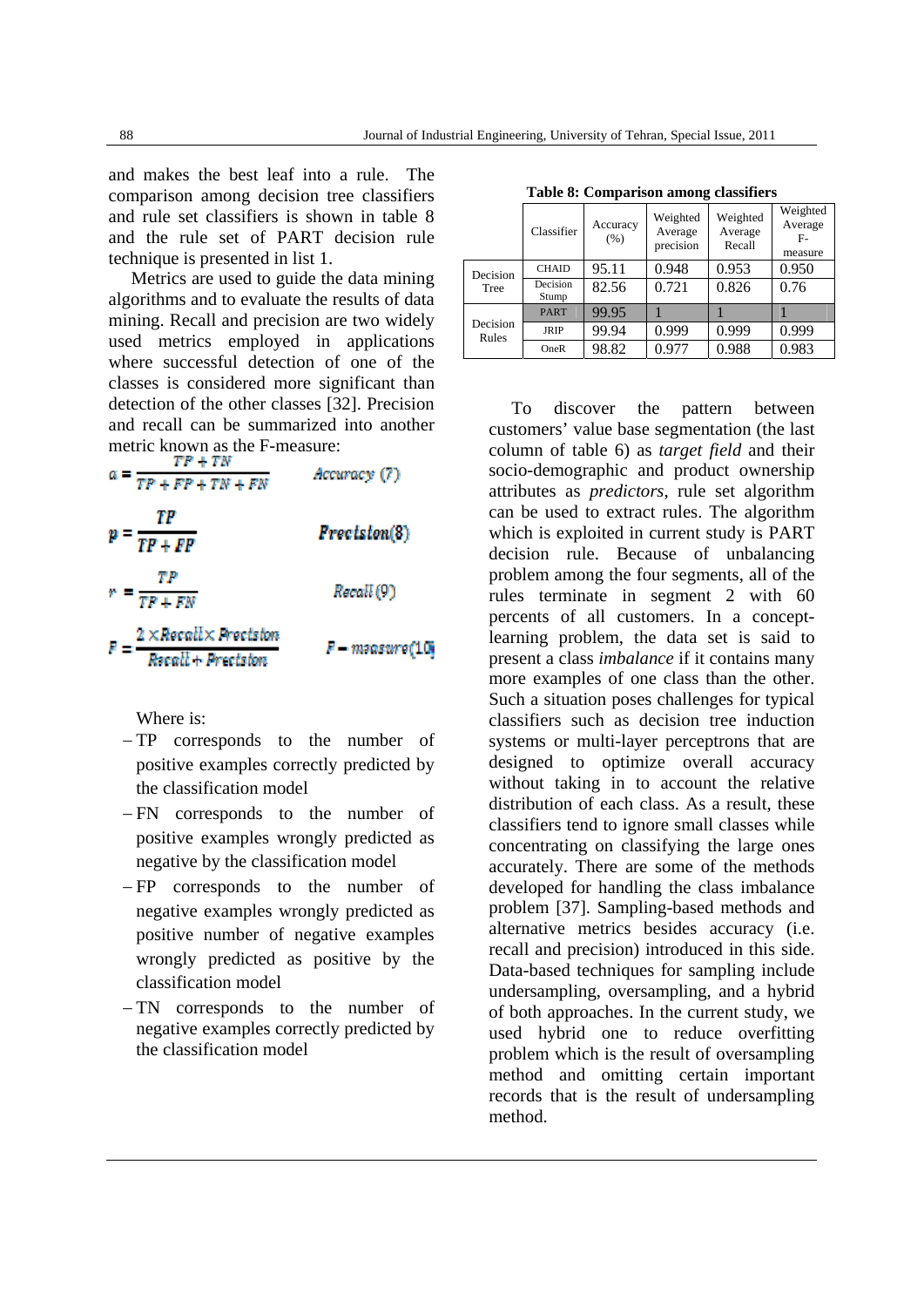As it is mentioned prior, predictors fields include socio-demographic and product ownership attributes and the target field is the segment number. So, we run PART decision rule two times, first with product ownership data as predictors and second with socio-demographic data. Survey on results shows that socio-demographic data of customers are not good predictors of the segment of customers, because the accuracy of the rules is about 37 percents, that is very low. But product ownership data could be proper predictors for customer base segmentation. Before sampling, all of the rules terminated in segment 2 with 60 percents of all customers but after balancing data, we could extract a rule set for product ownership variables and the segmentation of the customers, which cover all segments (see list 2). The discovered knowledge is summarized in table 9. The content of table 9 show that Current account, the total number of product ownership and long term time deposit accounts have a positive relation with CLV score of customers. Also socio-demographic data such as age, sex and branch zone have no relation with customer value score.

#### **2.2.1. Segmentations ranking analysis and proposed strategy**

*Segment 1:* First segment includes the most valuable customers of the financial institute. This group is constructed from C2, C4, and C5 which have high CLV value. These customers are labeled "gold customers" and just one percent of customers belong to this segment. The bank must have special program and strategy for them. Private banking that is one of the three scopes of banking marketing strategies, must be consider for this segment. The bank should give consultant services to this group for managing their property.

*Segment 2:* Cluster 7 with 60 percents of customers' contribution constructs this segment. This group contains customers who averagely refer to the bank one time in a week and the last transaction date of them is about ten days ago and average total monetary value of them is very high score of monetary scoring in retail banking scope. So this segment includes valuable customers of the bank and the institute must specify their retail banking strategy based on these customers. This means that new products should be developed based on this segment interests.

 *Segment 3:* Segment 3 contains customers of C1 and C8 clusters, which includes 16 percents of customers. The members of this group like fourth group don't have considerable recency but their frequency and monetary attribute have better score. Thus these customers have 3 states: they may incorporate into competitors or perhaps they don't work with their account and finally they maybe just have saving accounts. The bank should suggest Current account to them to keep this group of customer, because of positive relation between this product and CLV score of customers.

 *Segment 4*: Fourth segment includes C3, C6, and C9 that have 5 and 6 RFM Score. All of these clusters include customers with very low scale of recency that expose vulnerability of churning. These customers also have low or even very low scale of frequency which includes 22 percents of all customers, so they are disloyal customers. If the bank doesn't want to absorb customers, it could be unconsidered to them and focused on the customers who belong to first and second segments.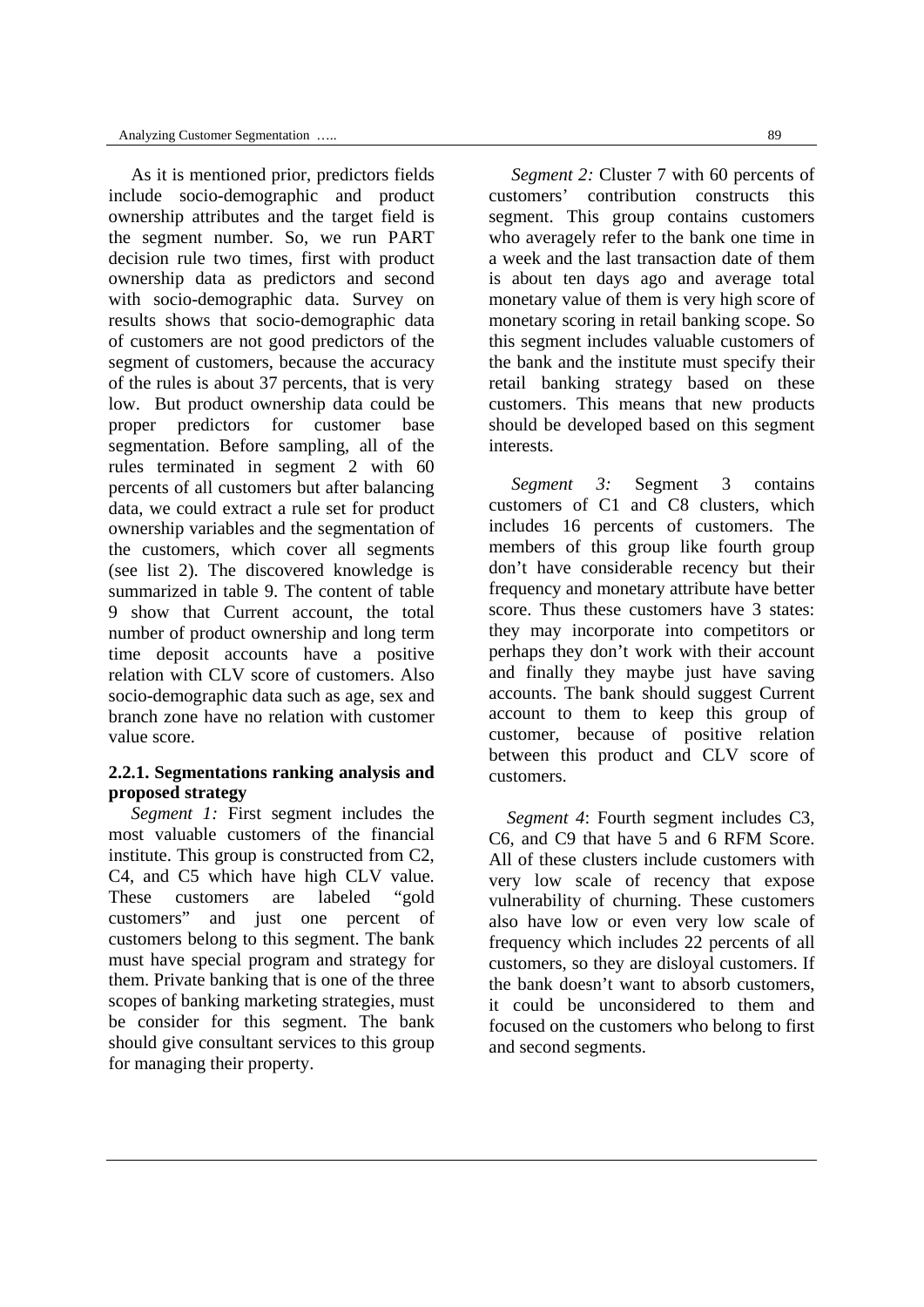| Predictor category | <b>Explanatory variable</b>      | Relationship with CLV Score |  |
|--------------------|----------------------------------|-----------------------------|--|
| Product ownership  | Number of product ownership      | Positive                    |  |
|                    | Current account                  | Positive                    |  |
|                    | Saving account                   | <b>Neutral and Positive</b> |  |
|                    | short term time                  | Neutral                     |  |
|                    | short term time deposit accounts | Neutral and Negative        |  |
|                    | long term time deposit accounts  | Positive                    |  |
|                    | Debit Card ownership             | <b>Neutral and Positive</b> |  |
| Socio-Demographic  | Age                              | Neutral                     |  |
|                    | <b>Sex</b>                       | Neutral                     |  |
|                    | Branch zone                      | Neutral                     |  |

| Table 9: Relationship between product ownership, socio-Demographic and CLV Score |  |  |  |  |  |  |
|----------------------------------------------------------------------------------|--|--|--|--|--|--|
|----------------------------------------------------------------------------------|--|--|--|--|--|--|

**List 1**: PART decision list for RFM

- **1. Recency > 2009-11-26 AND Frequency > 855: Segment 1 (Rank=1)**
- **2. Monetary > 300520712 AND Monetary <= 15120531861: Segment 2 (Rank=2)**
- **3. Recency > 2009-11-19 AND Frequency <= 976 AND Monetary <= 5117099633: Segment 2 (Rank=2)**
- **4. Recency <= 2009-11-26 AND Frequency <= 660 AND Recency <= 2009-11-19: Segment 3 (Rank=3)**
- **5. Monetary <= 11229573246 AND Frequency <= 2547: Segment 3 (Rank=3)**

**List 2:** PART decision list

- **1. Current account= 1 AND Short term time= 1: Segment 1**
- **2. Long term time deposit accounts = 1 AND Card ownership = 0 AND Number of product ownership= 2: Segment 2**
- **3. Short term time= 1 AND Short term time deposit accounts = 1 AND Card ownership = 1: Segment**   $\alpha$
- **4. Long term time deposit accounts = 1 AND Card ownership = 0 AND short term time= 1: Segment**   $\alpha$
- **5. Long term time deposit accounts = 1 AND Short term time= 0 AND Number of product ownership= 2: Segment 3**
- **6. Long term time deposit accounts = 1 AND Short term time= 0 AND Number of product ownership = 1: Segment 4**
- **7. Long term time deposit accounts = 0 AND Short term time= 0 AND Current account= 0: Segment 4**
- **8. Current account= 0 AND Long term time deposit accounts = 0 AND Card ownership = 0 AND saving account= 0: Segment 4**

**10 Sh i 1 AND C d hi 0 AND Sh i d i 0 S**

**9. Short term time= 1 AND Number of product ownership= 1: Segment 4**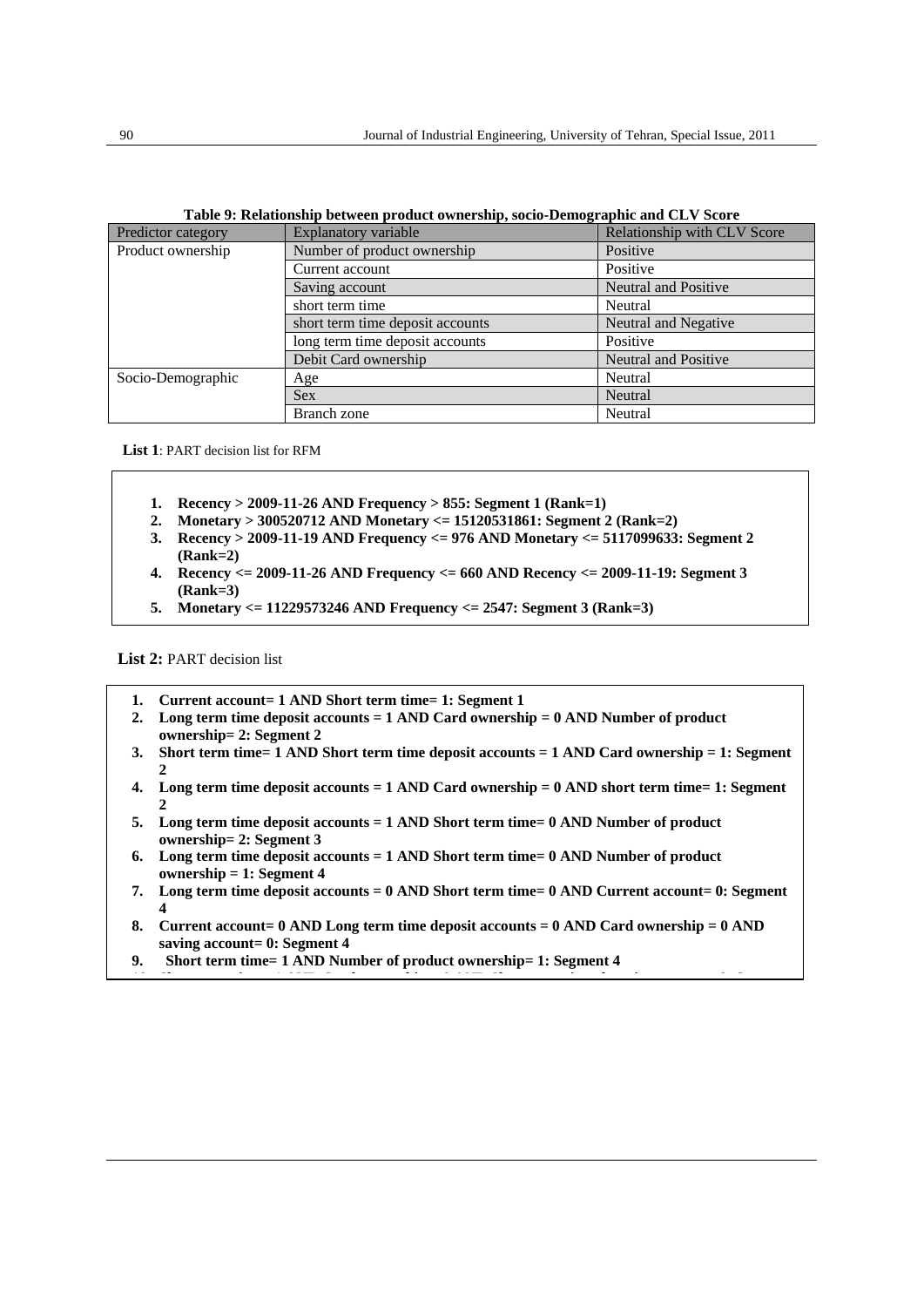### **3. Discussion and Conclusion**

 Not respecting to distinguish between customers lead to allocating recourses to all customers without considering returning on investigation. Thus it is so important and vital for firms to know different types of customers to make decision more profitability. This study provides new knowledge about ranking of a private bank customer based on their equity or in the other word CLV. Clustering customers into different groups not only leads to ranking customers based on customer equity parameters but also helps decision-makers identify market segments more clearly and thus develop more effective strategies based on transaction and product ownership data of customers. Customer lifetime value (CLV) has lots of application in marketing and CRM field. The marketing strategy could be summarized in 3 scopes in the bank: private banking, retail banking and corporate banking. In retail banking scope, the bank

marketing department determined strategy plan which includes: evaluating of branches performance, ranking of bank customers, interviewing with gold customers, marketing the new products and services and etc. The result of this research could be used for all of the mentioned plans, because customer segmentation based on their value could be an appropriate measure in comparison of branches performance. In the other hand, ranking of customers based on their equity is one of the current research results, thus identifying the gold customer in retail banking scope is completely possible. Finally, for marketing the new products and services, marketing department should know which group of customer interest in which type of products and services, and so prediction of customer CLV rank based on customer products ownership that is the final result of the study, can provide a good insight for making decision in product and service design scope.

#### **References**:

- 1- Van den Poel, D. and Bart, L. (2004). "Customer attrition analysis for financial services using proportional hazard models*." European Journal of Operational Research*, 157, PP. 196-217.
- 2- Gupta, S. and Lehmann, D.R. (2003). "Customers as assets." *Journal of Interactive Marketing*, 17(1), PP. 9 24.
- 3- Rust, Lemon and Zeithaml. (2004),. "Return on marketing: using customer equity to focus marketing strategy." *Journal of Marketing, 68*, 1, PP. 109-127.
- 4- Haenlein, M., Kaplan, A. M. and Schoder, D. (2006). "Valuing the real option of abandoning unprofitable cstorners when calculating customer lifetime value." *Journal of Marketing, 70*, PP. 5-20.
- 5- Reinartz, W. J., Thomas, J. S. and Kumar, V. (2005). "Balancing acquisition and retention resources to maximize customer profitability." *Journal of Marketing, 69*, PP. 63-79.
- 6- Sublaban, C.S.Y. and Aranha, F. (2009). "Estimating cell phone providers' customer equity." *Journal of Business Research*, 62, PP. 891-898.
- 7- Liu, D. R. and Shih, Y. Y. (2005a). "Hybrid approaches to product recommendation based on customer lifetime value and purchase preferences." *The Journal of Systems and Software,77*, PP. 181-191.
- 8- Liu, D. R. and Shih, Y.Y. (2005b). "Integrating Ahp and data mining for product recommendation based on customer lifetime value." *Information & Management , 42*, 14.
- 9- Shih, Y. Y. and Liu, D. R. (2007). "Product recommendation approaches: collaborative filtering via customer lifetime value and customer demands." *Expert Systems with Applications*, 11.
- 10- Hidalgo, P., Manzur, E., Olavarrieta, S. and Farías, P. (2007). "Customer retention and price matching: The Afps case." *Journal of Business Research, 61,* 6, PP. 691-696.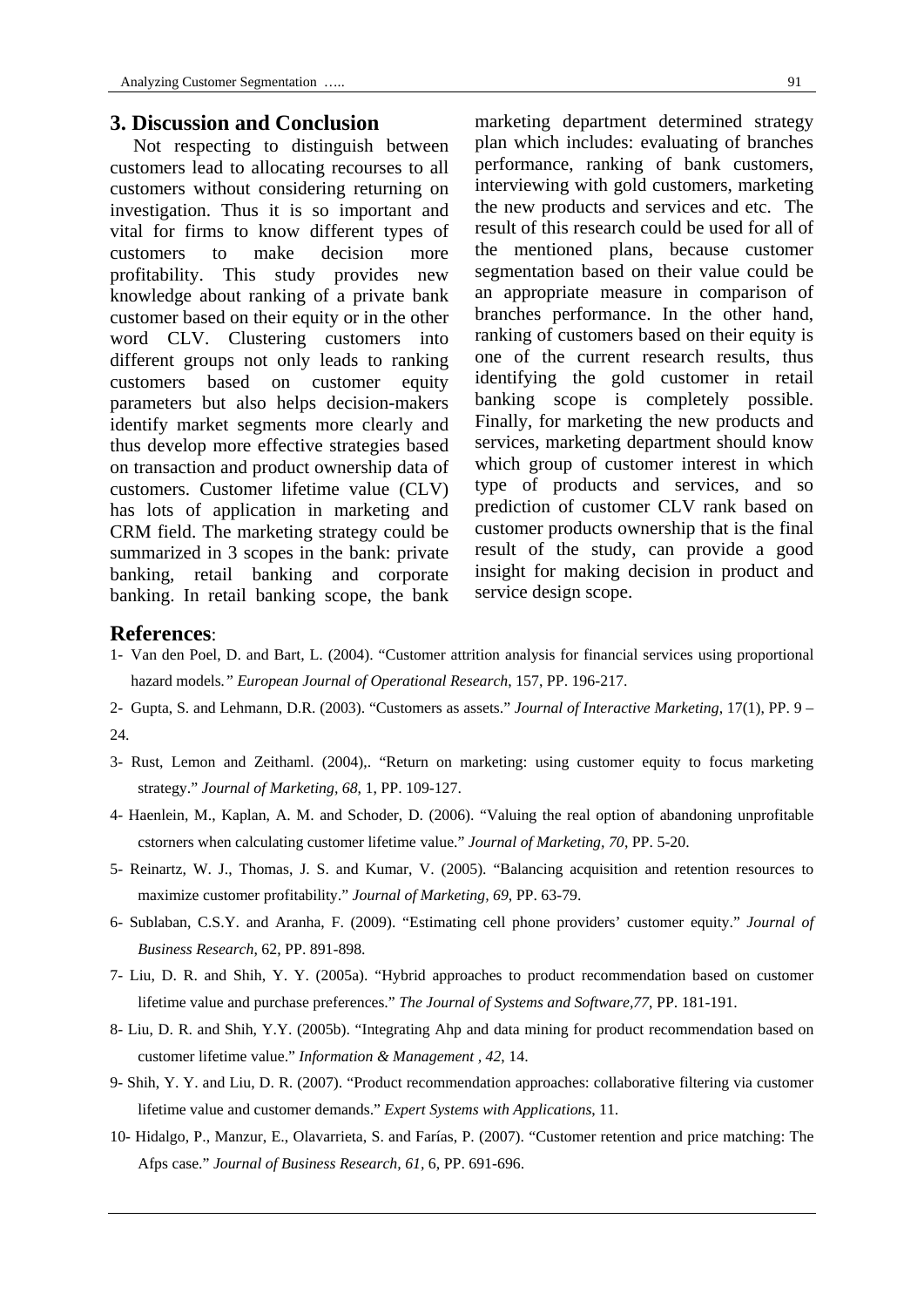- 11- Rosset, S., Neumann, E., Eick, U., Vatnik, N. and Idan, Y. (2002. "Customer lifetime value modeling and its use for customer retention planning." *Paper presented at the SIGKDD '02*.
- 12- Kim, S.Y., Jung, T.S., Suh, E.H. and Hwang, H.S. (2006). "Customer segmentation and strategy development based on customer lifetime value: A case study." *Expert Systems with Applications*, 31, PP. 101–107.
- 13- Haenlien, M., Kaplan, A. M. and Beeser, A. J. (2007). "A model to determine customer lifetime value in a retail banking context." *European Management Journal*, 3, 5, PP. 221-234.
- 14- Peppers, D., Rogers, M. and Dorf, R. (1999). "Is your company ready for one-to-one marketing." *Harvard Business Review* 77, PP. 151–160.
- 15- Blattberg, R. C. and Deighton, J. (1996). "Manage marketing by the customer equity test." *Harvard business review,* 74, 4, PP. 136-144.
- 16- Pfeifer, P. E. and Bang, H. (2005). "Non-parametric estimation of mean customer lifetime value." *Journal of Interactive Marketing 19*, 4, PP. 48-66.
- 17- Jain, D. and Singh, S. S. (2002). "Customer lifetime value research in marketing: a review and future directions." *Journal of Interactive Marketing, 16,* 2, PP. 34-46.
- 18- Gupta, S., Hanssens, D., Hardie, B., Kahn, W., Kumar, V. and Lin, N. (2006). "Modeling customer life-time value." *Journal of Service Research*, 9, 2, PP. 139-155.
- 19- Cheng Yeh, Yang, K. J. and Ting, T. M. (2009). "Knowledge discovery on RFM model using Bernoulli sequence." *Expert Systems with Applications,* 36, PP. 5866-5871.
- 20- Bult, J. R. and Wansbeek, T. (1995). "Optimal selection for direct mail." *Marketing Science*, 14, PP. 378- 395.
- 21- Stone, B. (1995). "Successful direct marketing methods." *NTC Business Books, Lincolnwood*.
- 22- Chuang, H. M. and Shen, C. C. (2008). "A study on the application of data mining techniques to enhance customer lifetime value—based on the department store industry." *The seventh international conference on machine learning and cybernetics*, PP. 168-173.
- 23- Imielinski, T. and Virmani, A. (1999). "MSQL query language for data mining applications." data *mining and Knowledge Discovery Journal*.
- 24- Han, J. and Kamber, M. (2006). "Data Mining: Concepts and Techniques." CA*: Morgan Kaufmann, San Francisco*.
- 25- Ngai, E.W.T., Xiu, L. and Chau, D.C.K. (2009). "Application of data mining techniques in customer relationship management: A literature review and classification." *Expert Systems with Applications*, 36, PP. 2592–2602.i
- 26- Lee, J. H. and Park, S. C. (2005). "Intelligent profitable customers segmentation system based on business intelligence tools." *Expert Systems with Applications*, 29, PP. 145–152.
- 27- Baesens, B., Verstraeten, G., Dirk, V. D. P., Michael, E. P., Kenhove, V. K. and Vanthienen, J. (2004). "Bayesian network classifiers for identifying the slope of the customer-lifecycle of long-life customers," *European Journal of Operational Research*, 156, PP. 508–523.
- 28- Drew, J. H., Mani, D. R., Betz, A. L. and Datta, P. (2001). "Targeting customers with statistical and datamining techniques." *Journal of Service Research*, 3, PP. 205–220.
- 29- Larose, D.T. (2006). "Data mining methods and models." *John Wiley & Sons, Inc., Hoboken, New Jersey*.